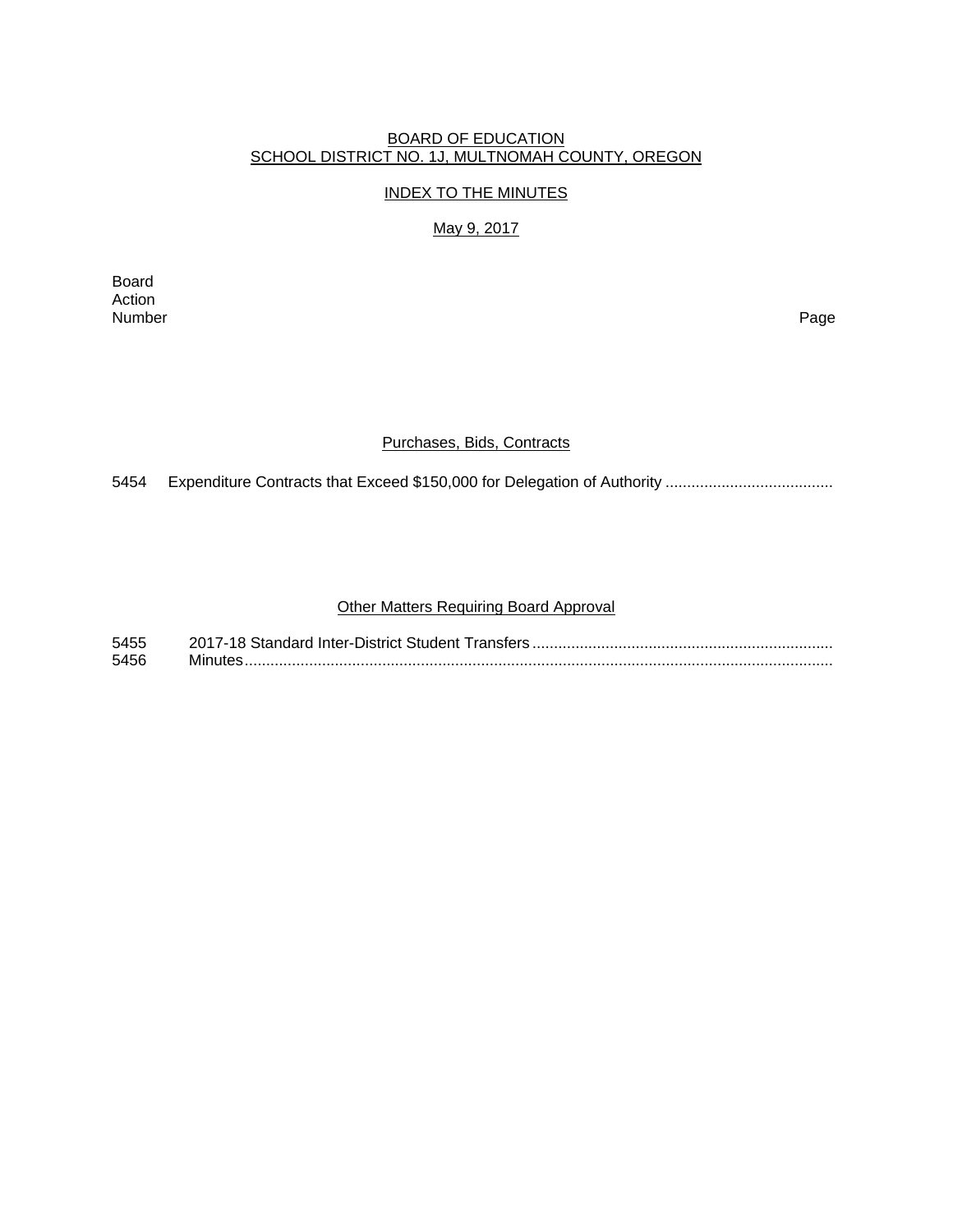## Purchases, Bids, Contracts

The Interim Superintendent RECOMMENDED adoption of the following item:

## Number 5454

Director Anthony moved and Director Kohnstamm seconded the motion to adopt the above item. The motion was put to a voice vote and passed unanimously (7-yes, 0-no).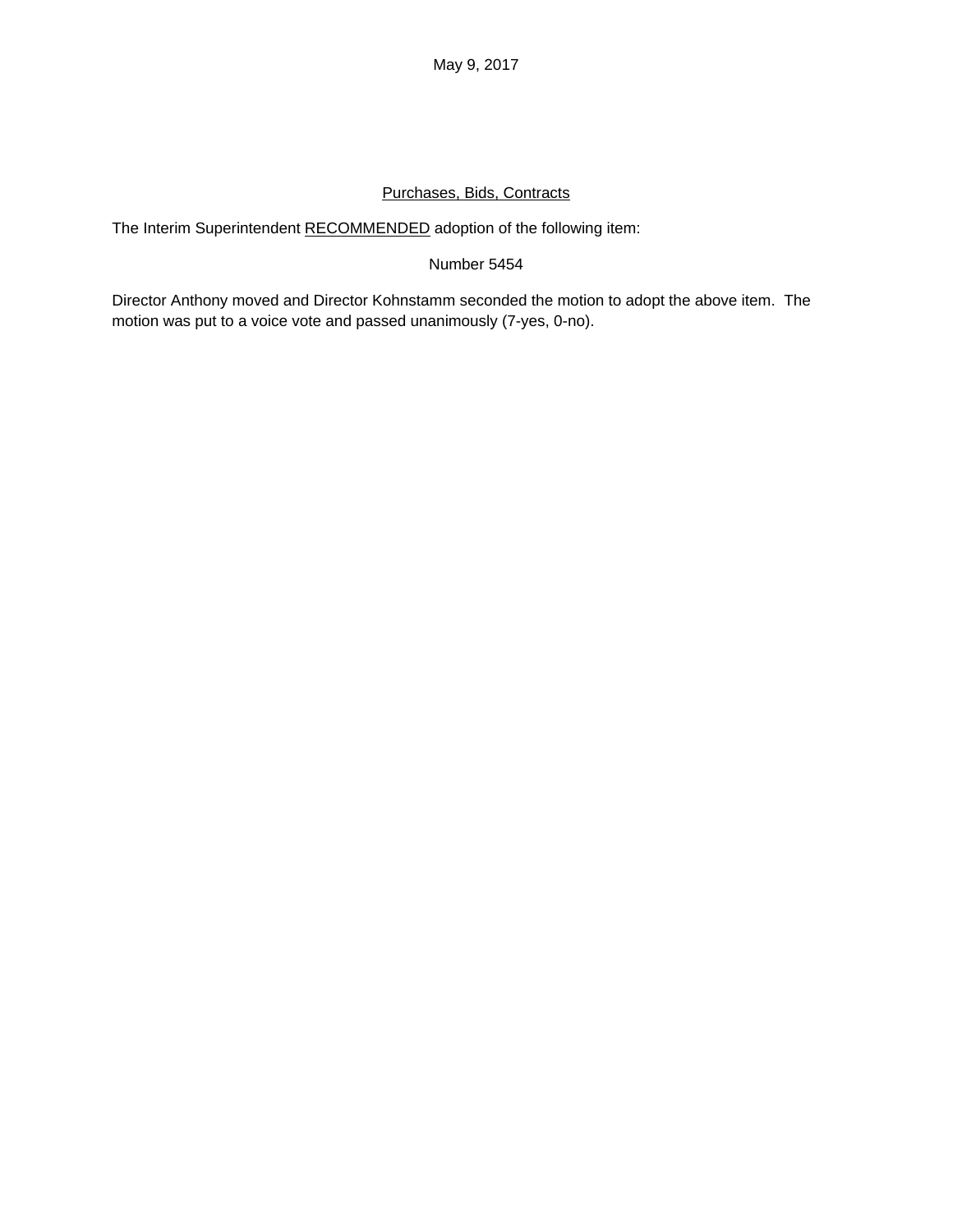## **RESOLUTION No. 5454**

### Expenditure Contracts that Exceed \$150,000 for Delegation of Authority

## **RECITAL**

Portland Public Schools ("District") Public Contracting Rules PPS-45-0200 ("Authority to Approve District Contracts; Delegation of Authority to Superintendent") requires the Board of Education ("Board") enter into contracts and approve payment for products, materials, supplies, capital outlay, equipment, and services whenever the total amount exceeds \$150,000 per contract, excepting settlement or real property agreements. Contracts meeting this criterion are listed below.

## **RESOLUTION**

The Superintendent recommends that the Board approve these contracts. The Board accepts this recommendation and by this resolution authorizes the Deputy Clerk to enter into the following agreements.

| Contractor                                         | Contract<br>Term                                                                           | <b>Contract Type</b>                                | <b>Description of Services</b>                                                                                                                                                                                                                      | Contract<br>Amount                                            | Responsible<br>Administrator,<br><b>Funding Source</b>                           |
|----------------------------------------------------|--------------------------------------------------------------------------------------------|-----------------------------------------------------|-----------------------------------------------------------------------------------------------------------------------------------------------------------------------------------------------------------------------------------------------------|---------------------------------------------------------------|----------------------------------------------------------------------------------|
| e-Builder Inc.                                     | 5/102017<br>through<br>3/31/2018<br>Option to<br>renew<br>annually<br>through<br>3/31/2024 | Software and<br><b>Related Services</b><br>SW 64353 | License subscription and<br>managed services for the<br>District's capital program fiscal<br>and project management<br>software in support of the 2012<br>bond programs.<br>Hardware or software<br>maintenance and/or upgrades.<br>PPS 47-0288(11) | \$152,308<br>\$1,070,308 over<br>the maximum<br>contract term | J. Vincent<br>Funds 451 & 191<br>Depts. 5511 & 5597<br>Projects DF120 &<br>F0264 |
| First Cascade Corp<br>dba: Precision 1<br>Coatings | 05/10/17<br>through<br>09/29/17                                                            | Construction<br>Services<br>C 64469                 | Exterior painting of four schools<br>(Astor, Hayhurst, Atkinson and<br>Woodstock)<br>ITB-C 2017-2207                                                                                                                                                | \$550,642                                                     | C. Wilton<br><b>Fund 423</b><br>Dept. 5597<br>Project EB003                      |

### **NEW CONTRACTS**

## **NEW INTERGOVERNMENTAL AGREEMENTS ("IGAs")**

| <b>Contractor</b>                              | Contract<br>Term                 | <b>Contract Type</b>                        | <b>Description of Services</b>                                                                                                                                                                                           | Contract<br>Amount | Responsible<br>Administrator,<br><b>Funding Source</b> |
|------------------------------------------------|----------------------------------|---------------------------------------------|--------------------------------------------------------------------------------------------------------------------------------------------------------------------------------------------------------------------------|--------------------|--------------------------------------------------------|
| <b>Portland Community</b><br>College           | 7/1/2017<br>through<br>6/30/2018 | Intergovernmental<br>Agreement<br>IGA 64518 | Middle College Partnership<br>providing Jefferson students<br>with the opportunity to earn<br>college and high school credit<br>while still enrolled in high<br>school.                                                  | \$496,000          | O. Gilson<br><b>Fund 101</b><br>Dept. 5438             |
| <b>Multnomah Education</b><br>Service District | 4/1/2017<br>through<br>6/30/2017 | Intergovernmental<br>Agreement<br>IGA 64518 | Provide the residential six day -<br>five night Outdoor School<br>Program to all school students<br>that attend including students<br>from District alternative<br>education programs and<br>special education students. | \$1,432,270        | Y. Awwad<br>Varies by usage                            |

# **AMENDMENTS TO EXISTING CONTRACTS**

No New Amendments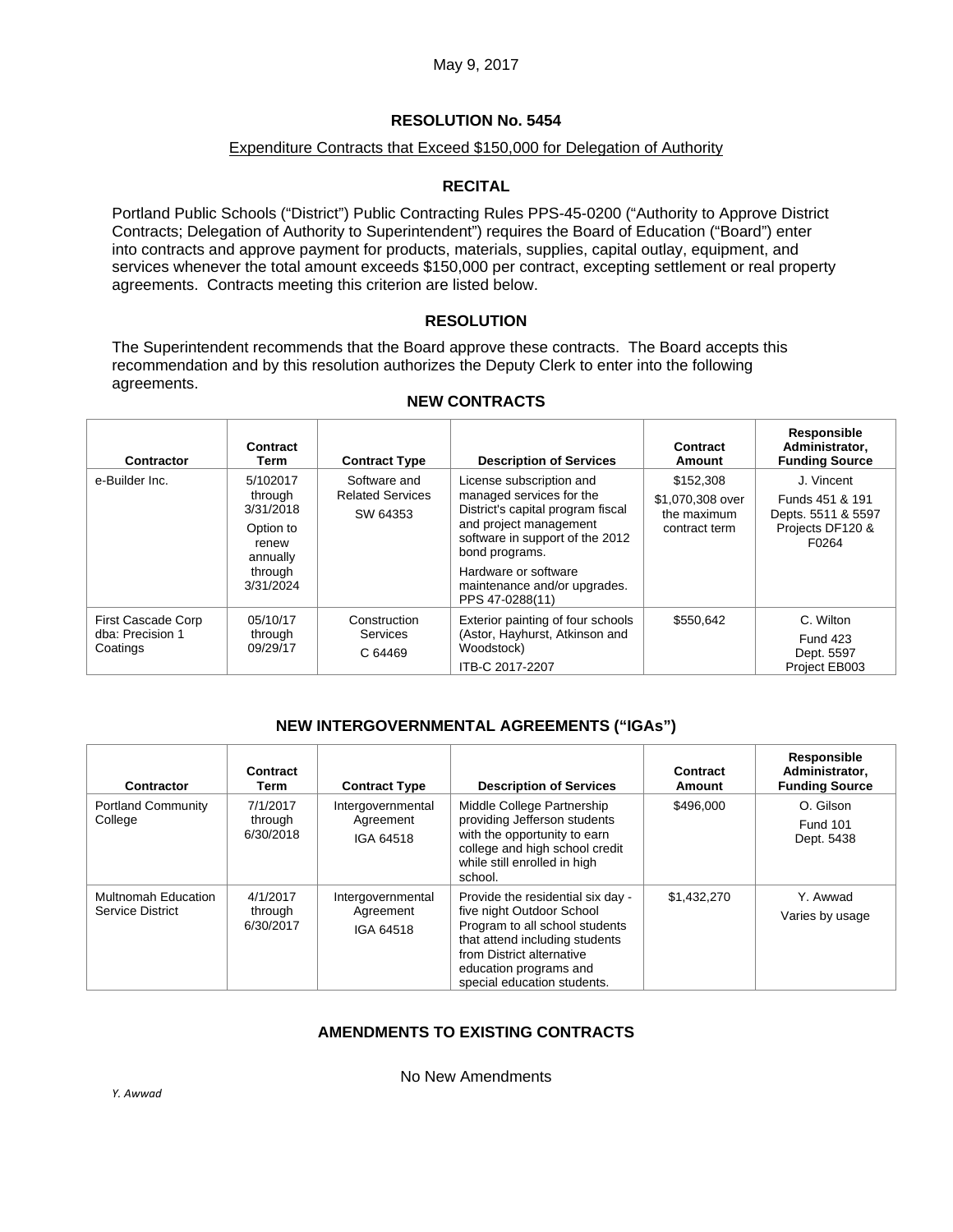May 9, 2017

# Other Matters Requiring Board Approval

The Interim Superintendent RECOMMENDED adoption of the following items:

## Numbers 5455 and 5456

Director Anthony moved and Director Kohnstamm seconded the motion to adopt the above items. The motion was put to a voice vote and passed unanimously (7-yes, 0-no).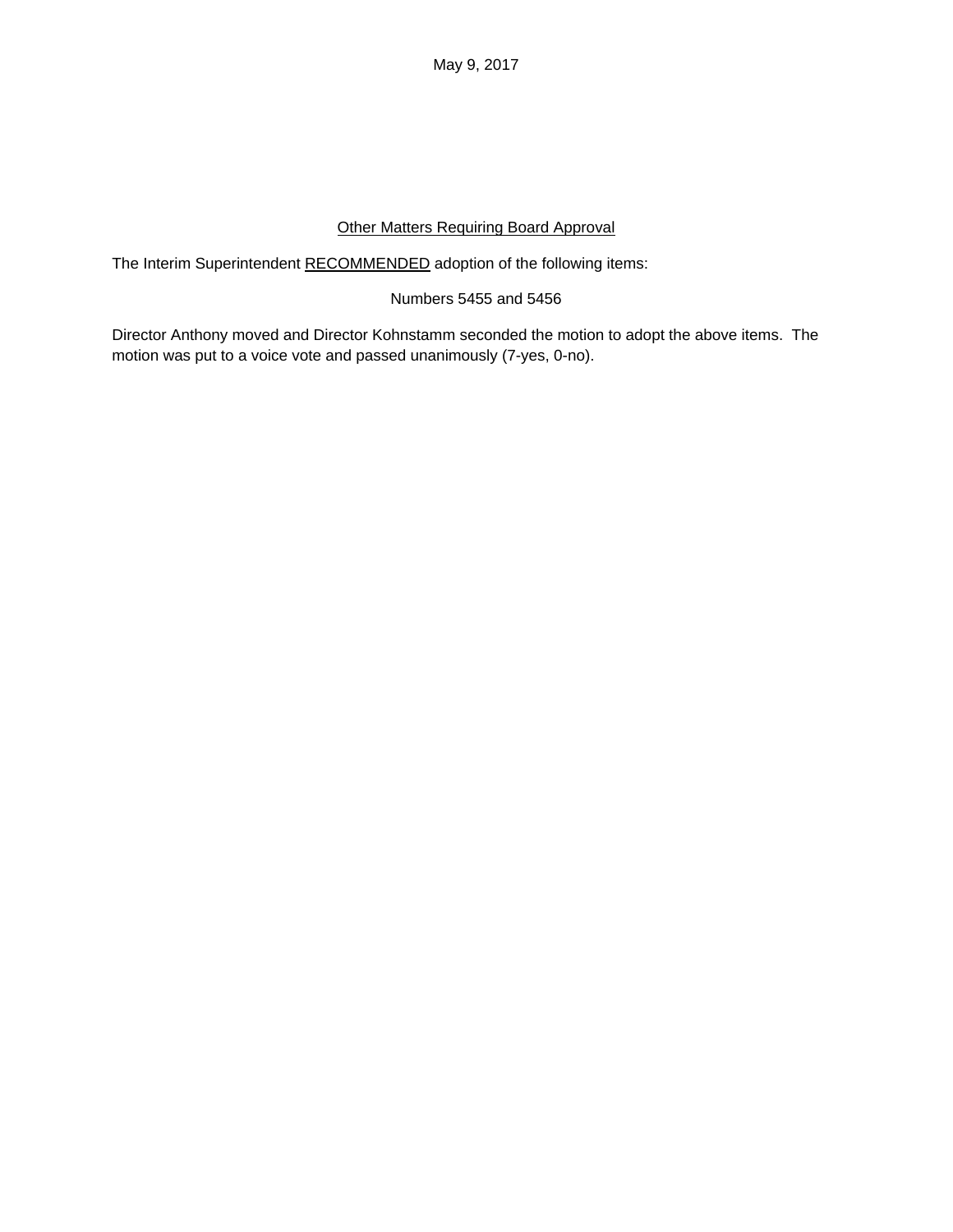#### **RESOLUTION No. 5455**

#### 2017-18 Standard Inter-District Student Transfers

## **RECITALS**

- A. State law requires district school boards to decide each year whether to participate in the standard inter-district transfer process, including:
	- 1. The maximum number of resident students, if any, who will be released to schools in other district,
	- 2. The maximum number of non-resident students, if any, who will be accepted for enrollment in district schools,
	- 3. The priorities that will apply in a random lottery, in the event that there are more requests than maximum number of slots for releases or approvals, and
	- 4. The length of time that agreements will be in effect for non-resident students who transfer into district school.
- B. Of the nearly 1,100 non-resident students attending PPS schools this year who are subject to standard inter-district transfer rules, approximately 450 moved out of the PPS district during the school year or over the summer and will need to obtain permission from their resident districts and PPS in order to remain enrolled in 2017-18. The remaining students received permission in prior years, so do not need to seek it again.
- C. For the 2017-18 school year, Interim Superintendent McKean recommends the School Board set an initial level of 450 standard inter-district transfer slots for new approvals of non-resident students. In accordance with state law, that number may be revised at a later time so long as there are no pending applications.
- D. If there are more applicants than slots into PPS, lottery priority will be given to students who had a legal change of residence out of the PPS district during the school year or over the summer and are requesting schools where they are currently enrolled, as well as students with an older brother or sister who will attend that school next year. Random lottery numbers will be used as tie-breakers as needed.
- E. Standard inter-district lottery approvals into PPS will remain in effect through the highest grade of the approved school. Once a student reaches the highest grade, he/she will have to apply to attend a different PPS school the following year.
- F. The superintendent recommends that all resident students who meet the following criteria be released to attend schools in other districts, so long as they apply for transfer by September 1, 2017:
	- Students who had a legal change of residence into the PPS district during the school year or over the summer, and who wish to remain in their current district
	- Students who will have a sibling enrolled in their requested school next year
	- Students who were enrolled in their requested districts as  $11<sup>th</sup>$  graders in the 2016-17 school year
	- In accordance with state law, releases to other districts remain in effect through  $12<sup>th</sup>$  grade.
	- Interim Superintendent McKean directs staff to develop timelines and procedures to assist families with successfully participating in the standard inter-district transfer request process.